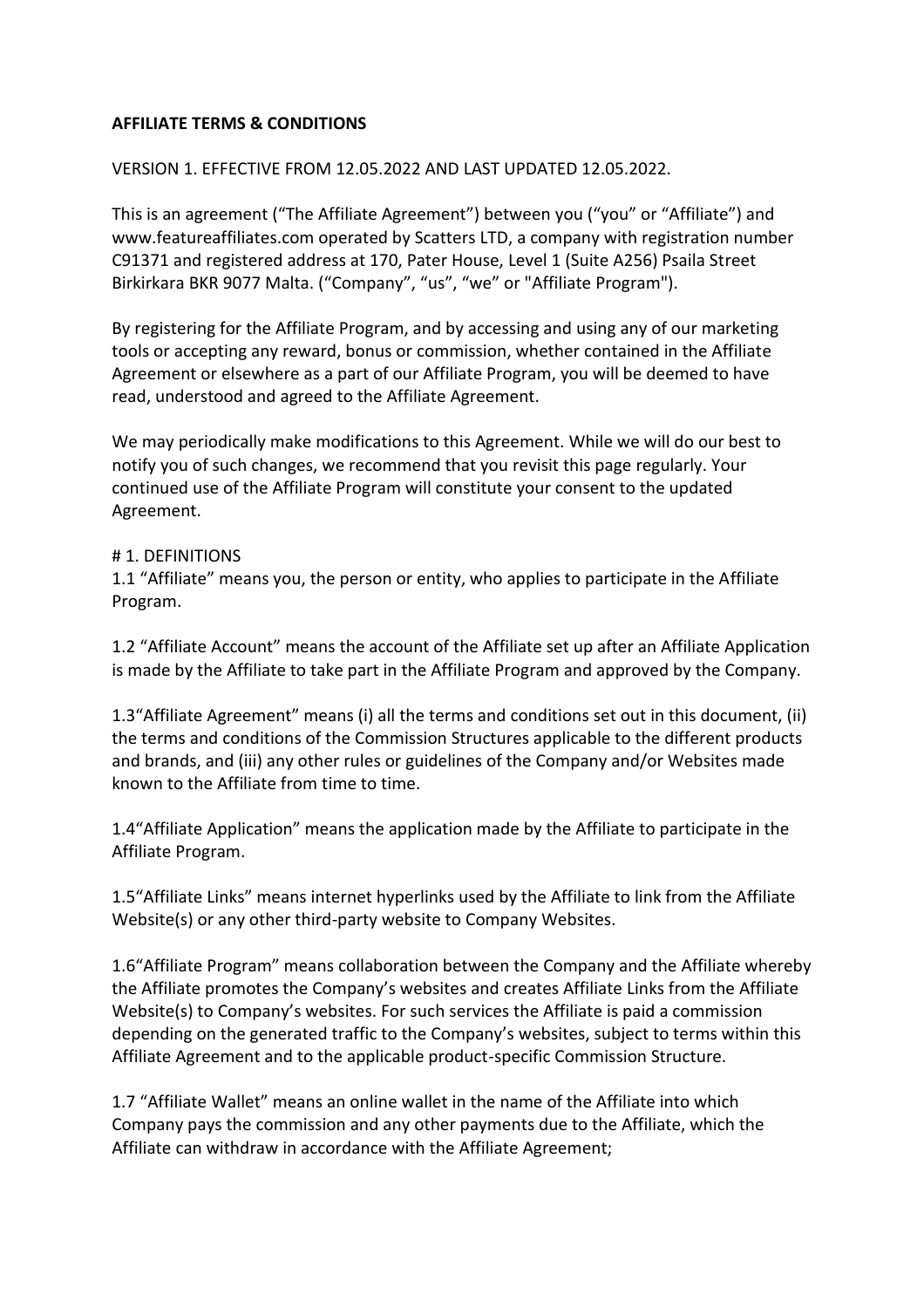1.8 "Affiliate Website" means any website which is maintained, operated or otherwise controlled by the Affiliate.

1.9 "Company" shall mean Scatters LTD and any other company within our group, including our parent companies, their parent companies and all of the subsidiaries of these respective companies.

1.10 "Company Websites" means the website, <https://scatters.com/> & [https://goslot.com/,](https://goslot.com/) or other such websites (including mirror websites) as may be added to this Affiliate Program from time to time.

1.11 "Commission" means the percentage of the Net Gaming Revenue, or, where applicable, a fixed amount for a New Customer (CPA structure) as set out in the Commission Structures.

1.12 "Commission Structures" means any specific reward structures expressly agreed between Company and the Affiliate.

1.13 "Confidential Information" means any information of commercial or essential value relating to Company such as, but not limited to, financial reports, trade secrets, know-how, prices and custom quotes, business information, products, strategies, databases, technology, information about New Customers, other customers and users of Company Websites, marketing plans and manners of operation.

1.14 "Intellectual Property Rights" means any copyrights, trademarks, service marks, domain names, brands, business names, and registrations of the aforesaid and/or any other similar rights of this nature.

1.15 "Net Gaming Revenue" or "NGR" means all monies received by Company from New Customers as placed bets, less (a) winnings returned to New Customers, (b) issued bonuses, (c) net balance corrections, (d) administration fees, (e) fraud costs and chargebacks. For the avoidance of doubt, all Net Gaming Revenue amounts mentioned above are only related to New Customers referred to Company Websites by the Affiliate Website(s).

1.16 "New Registered Customer" or "NRC" means a new, first-time customer of the Company who registered and created a player account at Company Websites', in accordance with the applicable terms and conditions of Company Websites'. This excludes the Affiliate, its employees, relatives and friends.

1.17 "New Depositing Customer" or "NDC" or "New Customer" means a new, first-time customer of the Company who made a first deposit amounting to at least the applicable minimum deposit at Company Websites' player account, in accordance with the applicable terms and conditions of Company Websites'. This excludes the Affiliate, its employees, relatives and friends.

1.18 "Parties" means Company and the Affiliate (each a "Party").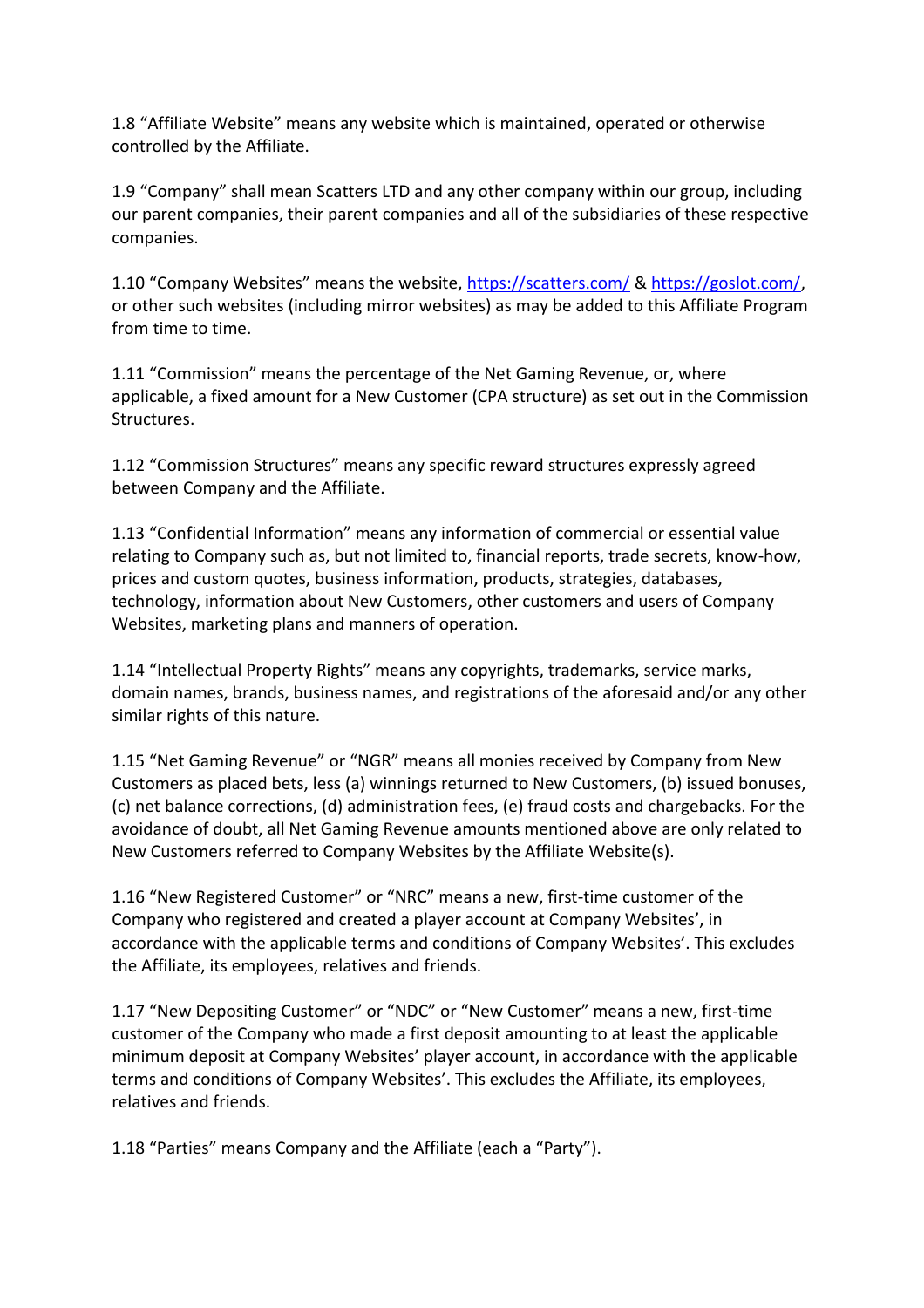1.19 "Personal Data" means any information relating to any person, whether individual or legal, that is or may be identified, directly or indirectly.

1.20 "Minimum Volume Amount" means the minimum amount of referred New Registered Customers in any given month.

1.21 "Motivated Traffic" is defined as the amount of your total traffic volume which made only a minimum first deposit during the current month.

# # 2. AFFILIATE OBLIGATIONS

### 2.1 Registering as Affiliate

To become a member of our Affiliate Program you must accept these terms and conditions by ticking the respective box while submitting the Affiliate Application. The Affiliate Application will form an integral part of the Affiliate Agreement.

We will, at our sole discretion, determine whether or not to accept an Affiliate Application and our decision is final and not subject to any right of appeal. We will notify you by email as to whether or not your Affiliate Application has been successful.

You agree to provide without delay any documentation required by the Company to verify the Affiliate Application and to verify the Affiliate Account information at any time during the term of the Affiliate Agreement. This documentation may include but is not limited to: bank statements, individual or corporate identity papers and proof of address.

It is your sole obligation to ensure that any information you provide us with when registering with the Affiliate Program is correct and that such information is kept up to date at all times.

# 2.2 Affiliate login details

It is your sole obligation and responsibility to ensure that login details for your Affiliate Account are kept confidential and secure at all times.

Any unauthorized use of your Affiliate Account resulting from your failure to adequately guard your login information shall be your sole responsibility, and you remain solely responsible and liable for all such activity occurring under your Affiliate Account user ID and password (whether such activity was undertaken by you or not). It is your obligation to inform us immediately if you suspect illegal or unauthorized use of your Affiliate Account.

# 2.3 Affiliate Program participation

The Affiliate Program is intended for your direct participation. Opening an Affiliate Account for a third party, brokering or transferring an Affiliate Account is not accepted. Affiliates wishing to transfer an account to another beneficial owner must contact us and request permission. You agree to not open more than one Affiliate Account without our prior written consent.

By agreeing to participate in the Affiliate Program, you agree to use your best efforts to actively advertise, market and promote the Company Websites in accordance with the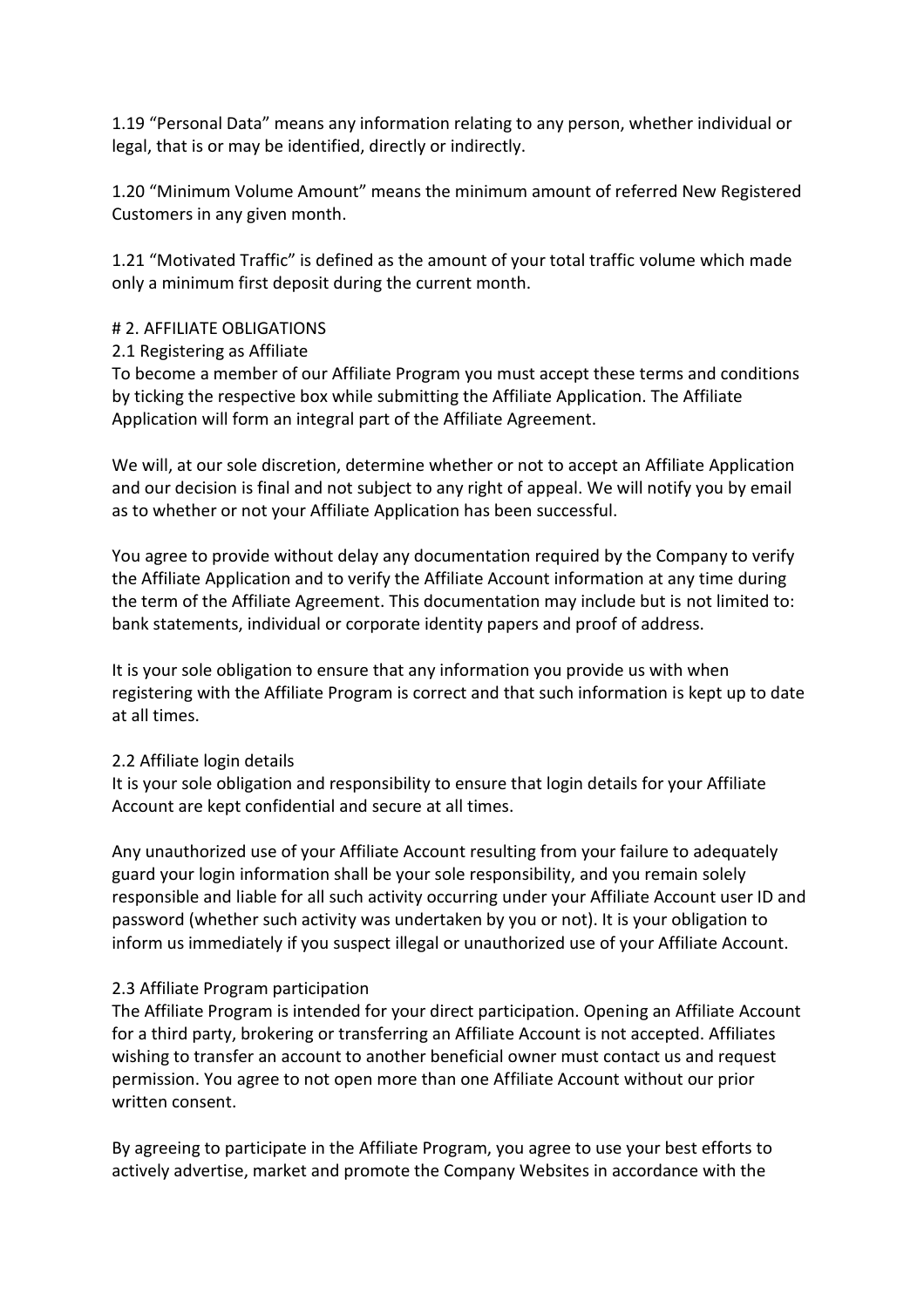Affiliate Agreement and Company's instructions from time to time. You will ensure that all activities taken by you under the Affiliate Agreement will be in Company's best interest and will in no way harm the Company's reputation or goodwill.

You may link to the Company Website's using the Affiliate Links or other such materials as we may from time to time approve. This is the only method by which you may advertise on our behalf.

#### 2.4 Affiliate Website

You will be solely responsible for the development, operation and maintenance of the Affiliate Website and for all materials that appear on the Affiliate Website. You shall at all times ensure that the Affiliate Website is compliant with all applicable laws, including General Data Protection Regulation (GDPR), and functions as a professional website.

You will not present the Affiliate Website in such a way so that it may cause confusion with the Company Websites, or so that it may give the impression that it is owned or operated by Company.

The Affiliate Website will not contain any defamatory, libelous, discriminatory or otherwise unsuitable content (including, but not limited to, violent, obscene, derogatory or pornographic materials or content which would be unlawful in target country).

#### 2.5 Valid traffic and good faith

You will not generate traffic to Company Websites by registering as a New Customer whether directly or indirectly (for example by using associates, family members or other third parties). Such behavior shall be deemed as fraud.

You will also not attempt to benefit from traffic not generated in good faith. If you have any reasonable suspicion that any New Customer referred to any of the Company websites by you is in any way associated with bonus abuse, money laundering, fraud, or other abuse of remote gaming websites, you will immediately notify us of this.

You hereby recognize that any New Customer found to be a bonus abuser, money launderer or fraudster or who assists in any form of affiliate fraud (whether notified by you or later discovered by us) does not count as a valid New Customer under the Affiliate Agreement, and thereby no Commission shall be payable in relation to such New Customers.

You hereby recognize that if 50% of New Customers of your total traffic volume made only a minimum first deposit during the current month, then such traffic shall be considered as motivated under the Affiliate Agreement, and thereby any Commission in relation to such New Customers can be freezed or no payable upon Company decision. This stipulation takes effect unless otherwise agreed with the affiliate manager beforehand.

You hereby recognize that if more than 50% of New Customers of your total traffic volume made only a minimum first deposit during the current month, then the whole traffic volume shall be considered as motivated. In this case, the Company has a right to not pay the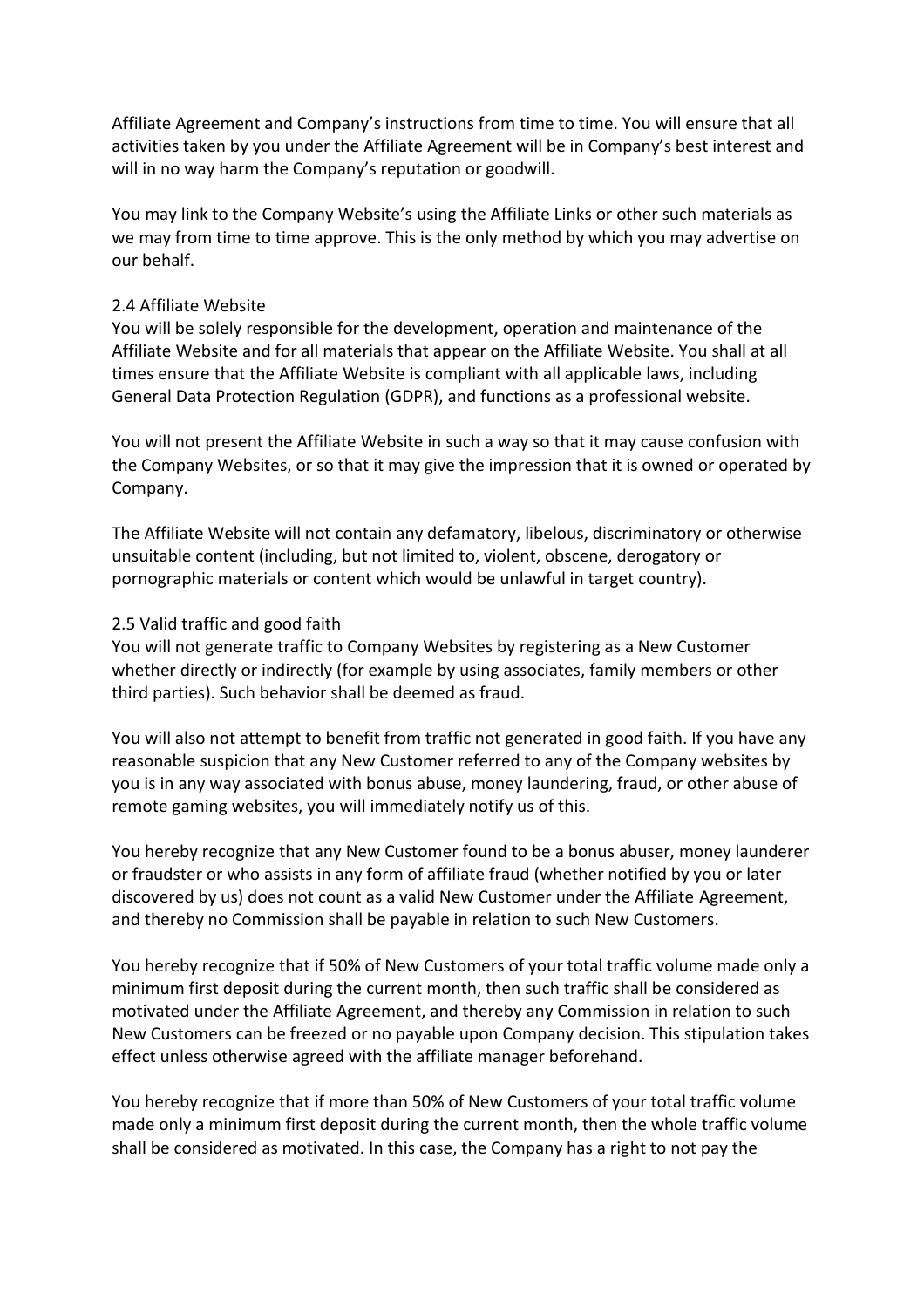Commission for such traffic. This stipulation takes effect unless otherwise agreed with the affiliate manager beforehand.

You hereby recognize that if 20% of New Customers of your total traffic volume found to be bonus abusers, money launderers or fraudsters or assist in any form in affiliate fraud (whether notified by you or later discovered by us) do not count as a valid New Customers under the Affiliate Agreement, and thereby no Commission shall be payable in relation to whole your traffic. This stipulation takes effect unless otherwise agreed with the affiliate manager beforehand.

The Company has a right to ask you by sending the email or notifying via other instant messengers (skype, telegrams, etc.) to suspend your traffic to check the quality of your traffic, as well as to check your traffic for fraud. You hereby recognize that by receiving suspension notification from the Company you will stop the traffic and all New Customers who registered after this notification will not count as a valid New Customer and thereby any Commission in relation to such New Customers can be frozen and/or not payable upon Company decision.

The Company has a right to cancel the partner's current deal and set a new deal unilaterally notifying the Partner one (1) bank day in advance. Reasons of cancellation may include:

a) Low quality traffic;

b) Low conversion that may lead to a negative balance.

You hereby recognize that after the cancellation of a current deal and setting of the new one with unilateral notification one (1) bank day beforehand all subsequent traffic that will be brought by the Partner (registrations, first deposits and subsequent deposits) will be paid under conditions of a new deal.

# 2.6 Unsuitable websites

You will not use any Affiliate Links or otherwise place any digital advertisements whatsoever featuring our Intellectual Property on any unsuitable websites (whether owned by a third party or otherwise).

Unsuitable websites include, but are not limited to, websites that are aimed at children, display illegal pornography or other illegal sexual acts, promote violence, promote discrimination based on race, sex, religion, nationality, disability, sexual orientation, or age, promote illegal activities or in any way violate the intellectual property rights of any third party or of the Company, or breach any relevant advertising regulations or codes of practice in any territory where such Affiliate Links or digital advertisements may be featured.

### 2.7 Affiliate Links

The Affiliate Links shall be displayed at least as prominently as any other sales link on the Affiliate Website.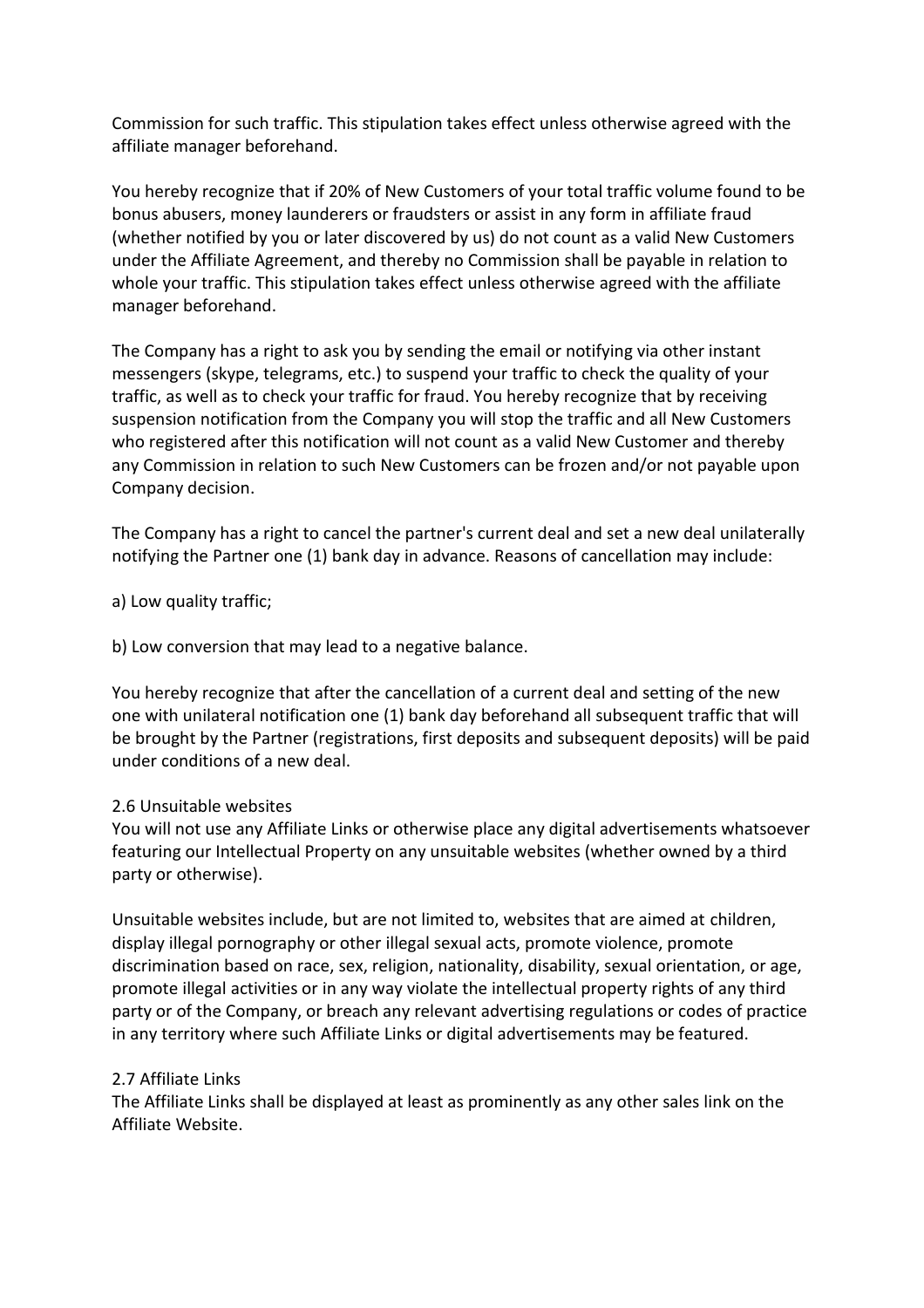You will only use Affiliate Links provided by the Company within the scope of the Affiliate Program.

### 2.8 Email and SMS marketing

If sending any emails or SMS communications to individuals which (i) include any of Company's Intellectual Property Rights; or (ii) otherwise intend to promote Company Websites, you must first obtain our permission to send such emails or SMS communications.

If such permission is granted by the Company, you must then ensure you have each and every recipient's explicit consent to receive marketing communications in the form of communication to be sent (i.e., by SMS or email) and that such individuals have not opted out of receiving such communication. You must also make it clear to the recipient that all marketing communications are sent from you and are not from our Company.

# 2.9 Use of Company Intellectual Property Rights

Any use of Company's Intellectual Property Rights must be in accordance with any brand guidelines issued to you from time to time and are always subject to the approval required in clause below.

You will not register domain names, as well as search terms or other identifiers for use in any search engine, portal, app store, sponsored advertising service or other referral service which are identical to any of the Company's trademarks or otherwise include the Company trademarks.

# 2.10 Approved creative

You will not use any advertising layout or creative (including banners, images, logos) incorporating our Intellectual Property Rights unless the advertising layout or creative was provided to you by the Company or (if advertising layouts are created by you) without the advance written approval of Company. You will not modify the appearance of any advertising that has been provided to you or for which approval was granted.

It is your responsibility to seek approval from Company in time for launch of any advertising campaign or creative, to ensure you have written approval from the Company in relation to advertising, and to be able to evidence such approval upon request.

### 2.11 Loyalty Programs

You will not offer any cash-back / value-back or similar programs, other than such programs as are offered on the Company Websites.

### 2.12 Responsible Gaming

The Company has ongoing commitment to responsible gaming and prevention of gambling addiction. You agree to actively cooperate with the Company to convey a responsible gaming message. Specifically, you will not use any material or in any way target persons who are under 18 or the legal gambling age in their jurisdiction.

2.13 Illegal activity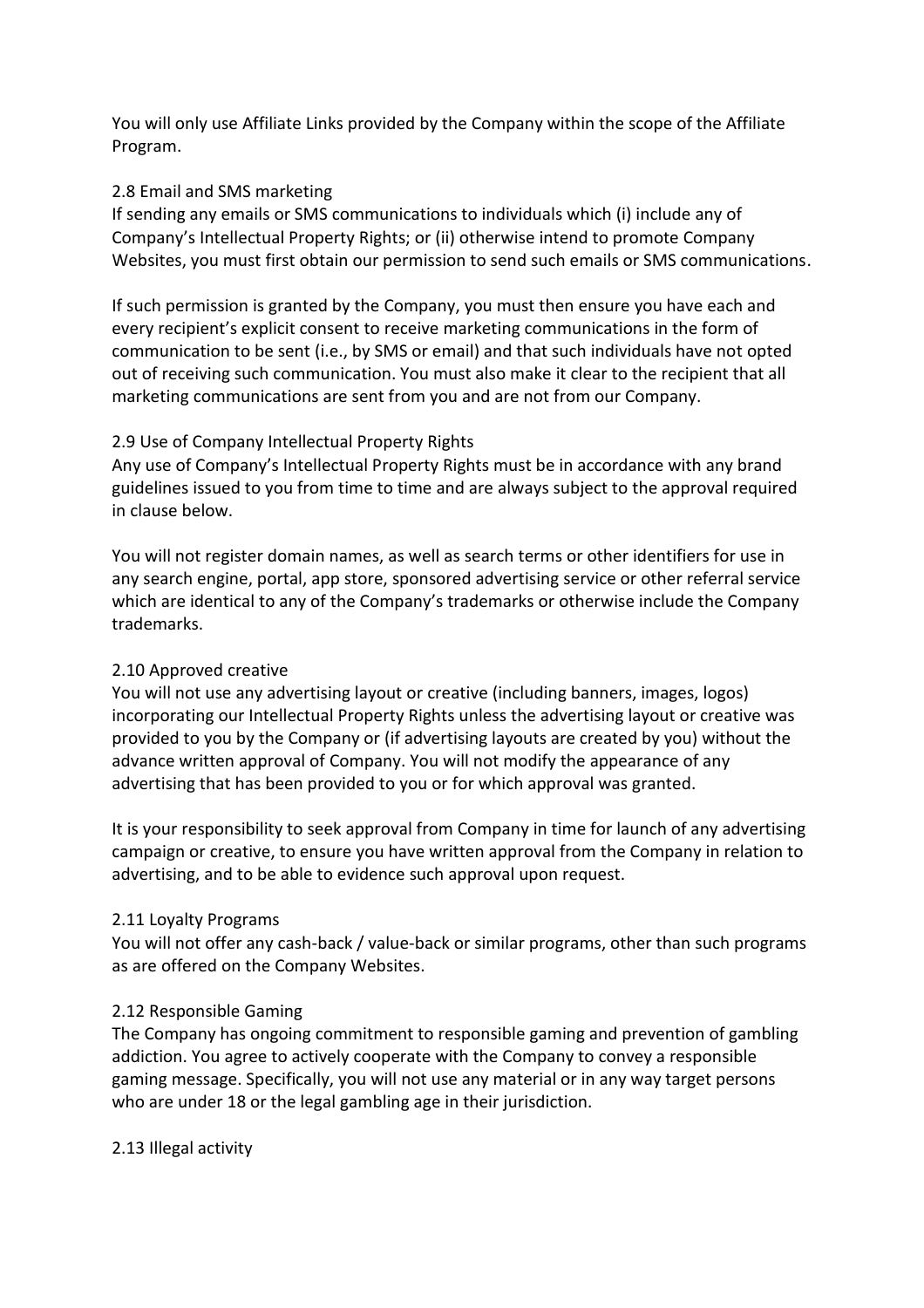You will not target any territory or jurisdictions where gambling is illegal. You will act within the relevant and / or applicable law at all times and you will not perform any act which is illegal in relation to the Affiliate Program or otherwise.

The Affiliate acknowledges that promoting on Swedish market resources and using Swedish language is subject to legal restrictions in Sweden. Such actions will be considered as a breach of general terms & conditions and will lead to the immediate account closure.

The Affiliate acknowledges following criteria:

It is not allowed to use or advertise (including through affiliates) on any .nl domains; It is not allowed to include Dutch themes;

It is not allowed to use web-site on Dutch language;

It is not allowed to mention that any Dutch payment or bank accounts are accepted, or that withdrawals are accepted via Dutch bank accounts.

We also would like to inform you that in case of violation of above-mentioned conditions, commission from the affiliate activities will be frozen and confiscated with the subsequent blocking of the account.

### 2.14 Data Protection and Cookies

You shall at all times comply with the General Data Protection Regulation (GDPR) and any existing or new data protection acts, regulations or law applicable to your territory. This includes all applicable legislation and/or regulations relating to the use of 'cookies'.

### 2.15 Cost and expense

You shall be solely responsible for all risk, costs and expenses incurred by you in meeting your obligations under the Affiliate Agreement.

# 2.16 Company monitoring of Affiliate activity

You will immediately give Company all such assistance as is required and provide us with all such information as is requested by Company to monitor your activity under the Affiliate Program.

# 2.17 Commissions paid incorrectly

The Affiliate agrees to immediately upon request by Company, return all Commissions received based on New Customers referred to Company in breach of the Affiliate Agreement or relating to fraudulent or falsified transactions.

# # 3. AFFILIATE RIGHTS

# 3.1. Right to direct New Customers

We grant you the non-exclusive, non-assignable, right, during the term of this Affiliate Agreement, to direct New Customers to such Company Websites as we have agreed with you in strict accordance with the terms of the Affiliate Agreement. You shall have no claim to Commission or other compensation on business secured by persons or entities other than you.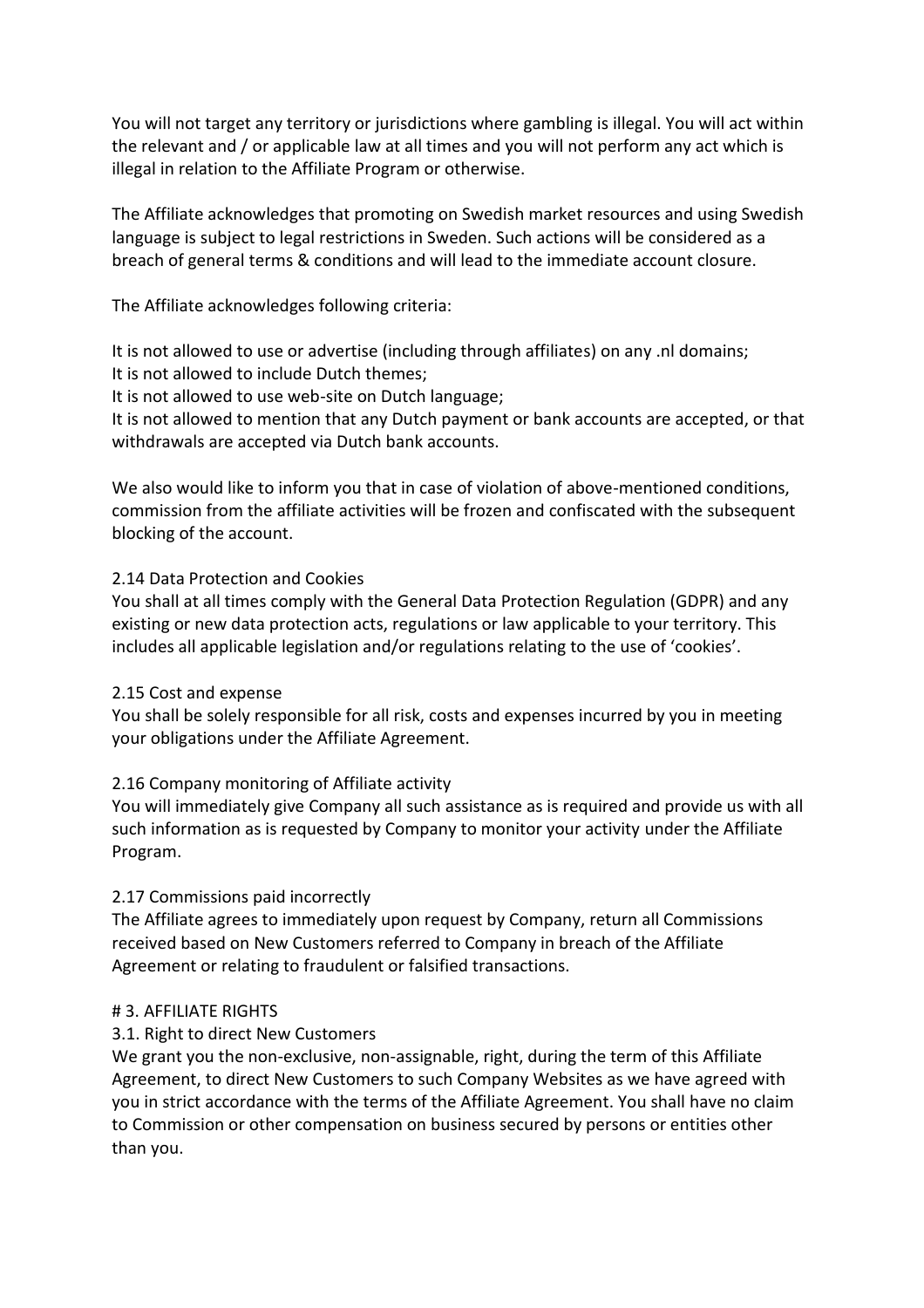### 3.2. License to use Company Intellectual Property Rights

We grant to you a non-exclusive, non-transferable license, during the term of this Affiliate Agreement, to use the Company Intellectual Property Rights, which we may from time to time approve solely in connection with the display of the promotional materials on the Affiliate Website or in other such locations as may have been expressly approved (in writing) by Company. This license cannot be sub-licensed, assigned or otherwise transferred by you.

### 3.3. Players' Personal Data

For the purpose of the services delivered under this Agreement, it is understood that the Affiliate shall not have access to any Personal Data of Company's customers.

### # 4. COMPANY OBLIGATIONS

4.1. We shall use our best efforts to provide you with all materials and information required for necessary implementation of the Affiliate Links.

4.2. At our sole discretion, we will register any New Customers directed to the Company Websites by you and we will track their transactions. We reserve the right to refuse New Customers (or to close their accounts) if necessary to comply with any requirements we may periodically establish.

4.3. We shall make available monitoring tools which enable you to monitor your Affiliate Account and the level of your Commission and the payment thereof.

4.4. We shall use and process the following personal data of an Affiliate or any Affiliate employee, as follows: your username for logging in, your email address, name, date of birth, your country and address, telephone number and financial data for the purposes of ensuring a high level of security, fulfilling the AML legal requirements and for managing our business relationship.

4.5. Subject to your strict adherence to the Affiliate Agreement, we shall pay you the Commission in accordance with Clause 6.

# # 5. COMPANY RIGHTS AND REMEDIES

In the case of your breach (or, where relevant, suspected breach) of this Agreement or your negligence in performance under the Affiliate Program, or failure to meet your obligations hereunder, the Company shall have the following remedies available:

a) the right to suspend your participation in the Affiliate Program for the period required to investigate any activities that may be in breach of the Affiliate Agreement. During such period of suspension payment of Commissions will also be suspended;

b) the right to withhold any Commission or any other payment to the Affiliate arising from or relating to any specific campaign, traffic, content or activity conducted or created by the Affiliate which is in breach of the Affiliate's obligations under the Affiliate Agreement;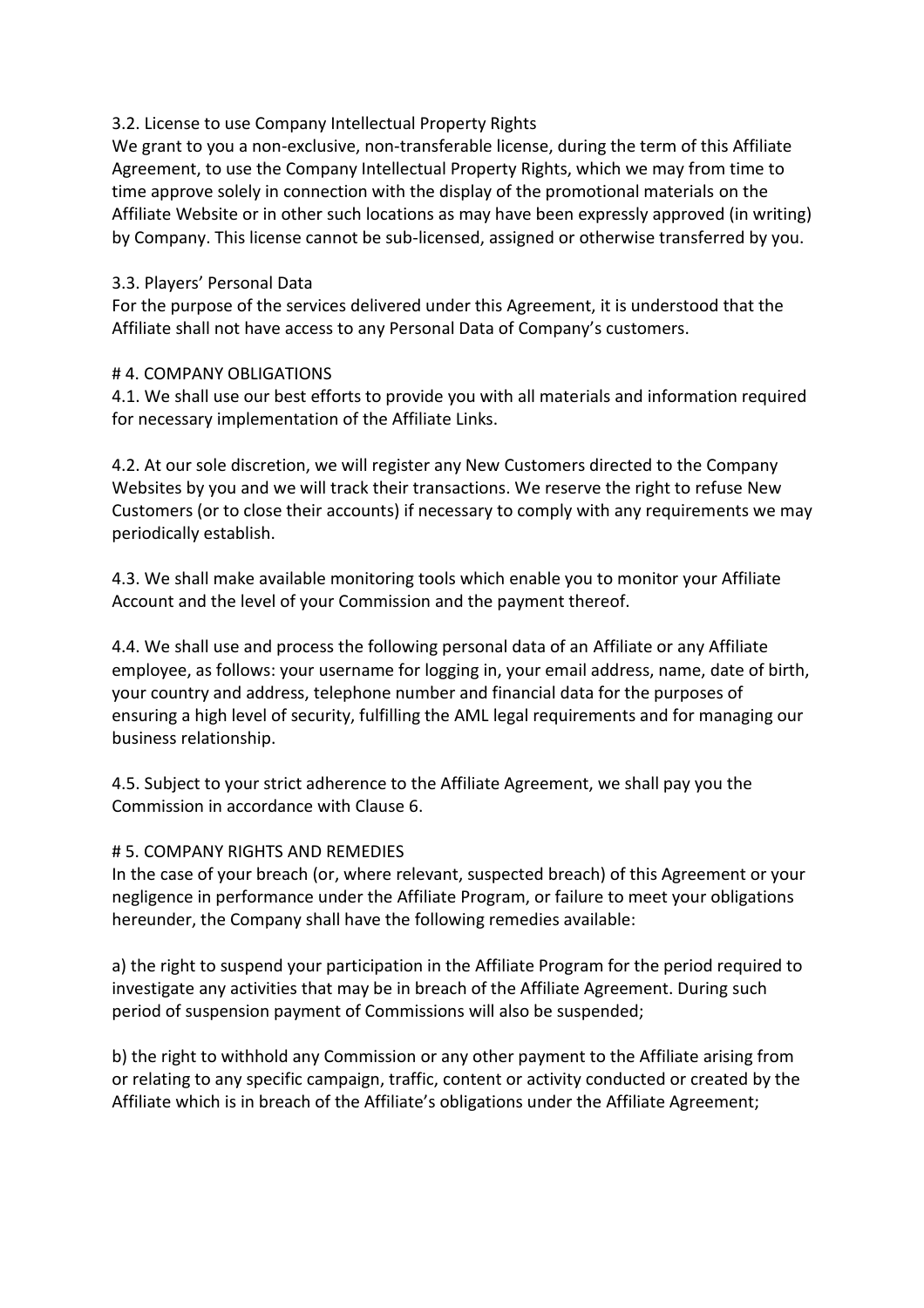c) the right to withhold from the Commission monies which Company deems reasonable to cover any indemnity given by the Affiliate hereunder or to cover any liability of Company which arises as a result of the Affiliate's breach of the Affiliate Agreement;

d) immediately terminate the Affiliate Agreement;

e) the right to withhold monies held in the Affiliate Wallet if they are not withdrawn within a period of 3 (three) months from the date of the termination of the Affiliate Agreement in accordance with clause 9.1.

Our rights and remedies detailed above shall not be mutually exclusive.

# # 6. COMMISSION AND PAYMENT

6.1. Subject to your adherence to the provisions of the Affiliate Agreement, you will earn Commission in accordance with the Commission Structure. We retain the right to change the Commission percentage and method of calculation of Commission in accordance with this clause.

6.2 The Commission is calculated at the end of each month and payments shall be made on a monthly basis in arrears, not later than the 15th of the following calendar month.

6.3. Payment of Commission will be made through our Affiliate Wallet or via manual SEPA Bank Transfer after we've received a valid invoice. Due to existing regulations, Affiliates may be required for verification and "know your customer" documentation before a withdrawal can be accessed.

6.4. A threshold of €100 (Hundred euro) must be reached before funds may be withdrawn from the Affiliate Wallet at one time or for an invoice to be paid.

6.5. If an error is made in the calculation of the Commission, the Company has the right to correct such calculation at any time and will immediately pay out underpayment or reclaim overpayment made to the Affiliate.

6.6. The Affiliate may, at the Company's sole discretion, be provided with the opportunity to restructure its commission structure.

6.7. The Affiliate's acceptance of a Commission payment shall constitute the full and final settlement of the balance due for the relevant period. In case the Affiliate disagrees with the balance due as reported, he or she shall notify the Company within fourteen (14) calendar days and clearly state reasons for the disagreement. Failure to notify the Company within this time limit shall be considered as an irrevocable acknowledgment of the balance due for the relevant period.

6.8. The Commission shall be deemed to be exclusive of value added tax or any other applicable tax. The Affiliate shall have the sole responsibility to pay any and all taxes, levies, charges and any other money payable or due to any tax authority, department or other competent entity as a result of the compensation generated under the Affiliate Agreement.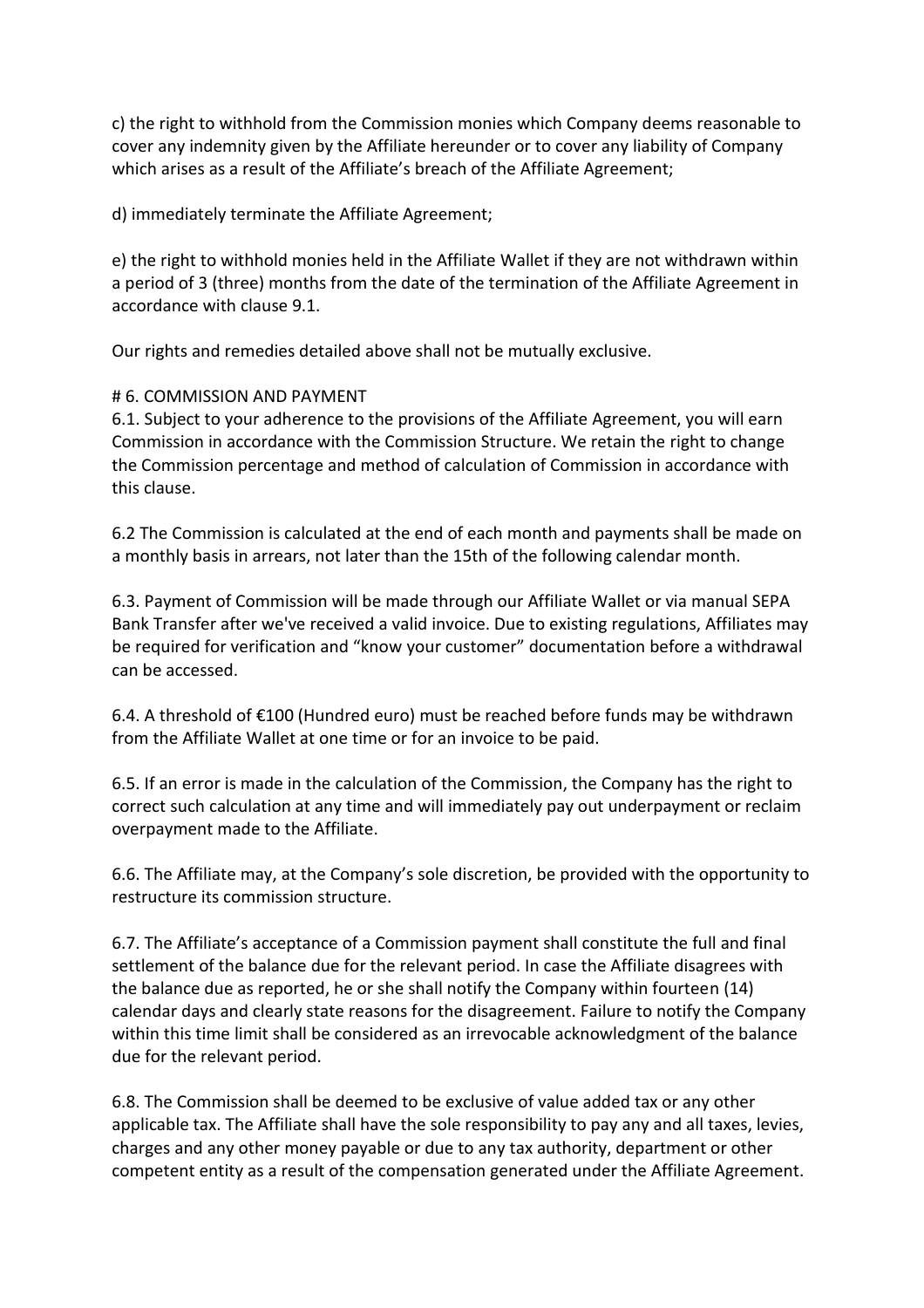6.9. Please note that brands operating under the Malta License for German traffic, Irish traffic, Maltese traffic, Belgium Traffic and Luxemburg Traffic VAT are deducted at 19%, 23%, 18%, 21% and 17% respectively. This VAT will be included in the deal.

6.9. In case of partnership on Hybrid and CPA basis there are several stipulations that should be taken into account:

For an affiliated new customer to qualify under a CPA commission plan, the player needs to make a beforehand agreed minimum deposit and wager minimum €60.

In the case of duplicate accounts or players being self-excluded with Gambling Issues within the same month of the registration, no CPA and Hybrid (CPA part) commission will be paid for those particular players. This stipulation takes effect unless an alternative was discussed with an affiliate manager beforehand.

Negative Revenue Share will be deducted from the CPA part of the commission. This stipulation takes effect unless otherwise agreed with the affiliate manager beforehand.

In cases certain CAP was negotiated with a partner commission will be paid only for the negotiated number of FTDs. The initial test cap is paid, if an Affiliate is able to generate at least 10 FTDs (for any brand) facing all discussed requirements. If not, we reserve a right not to proceed the withdrawal up until the requirements discussed beforehand are fulfilled.

The CPA part of a commission of a new customer that is being generated from: FB, e-mail, sms, UAC sources is paid if a deposit was made within 30 days since the new customer had made a registration. For a new customer who made a first time deposit after 30 days the CPA part of a commission is not paid. This stipulation takes effect unless otherwise agreed with the affiliate manager beforehand.

The CPA part of a commission of a new customer that is being generated from a PPC source is paid if a deposit was made within 45 days since the new customer had made a registration. For a new customer who made a first time deposit after 45 days the CPA part of a commission is not paid. This stipulation takes effect unless otherwise agreed with the affiliate manager beforehand.

The CPA part of a commission of a new customer that is being generated from a SEO or ASO source is paid in full if a deposit was made within 120 days since the new customer had made a registration. For a new customer who made a first time deposit after 120 days, 50% of the CPA part of a commission is paid. For a new customer who made a first time deposit after 240 days, 25% of the CPA part of a commission is paid. For a new customer who made a first time deposit after 360 days, the CPA part of a commission is not paid. This stipulation takes effect unless otherwise agreed with the affiliate manager beforehand.

### # 7. STANDARD COMMISSION STRUCTURE

Commissions are paid out as a percentage of the Net Revenue.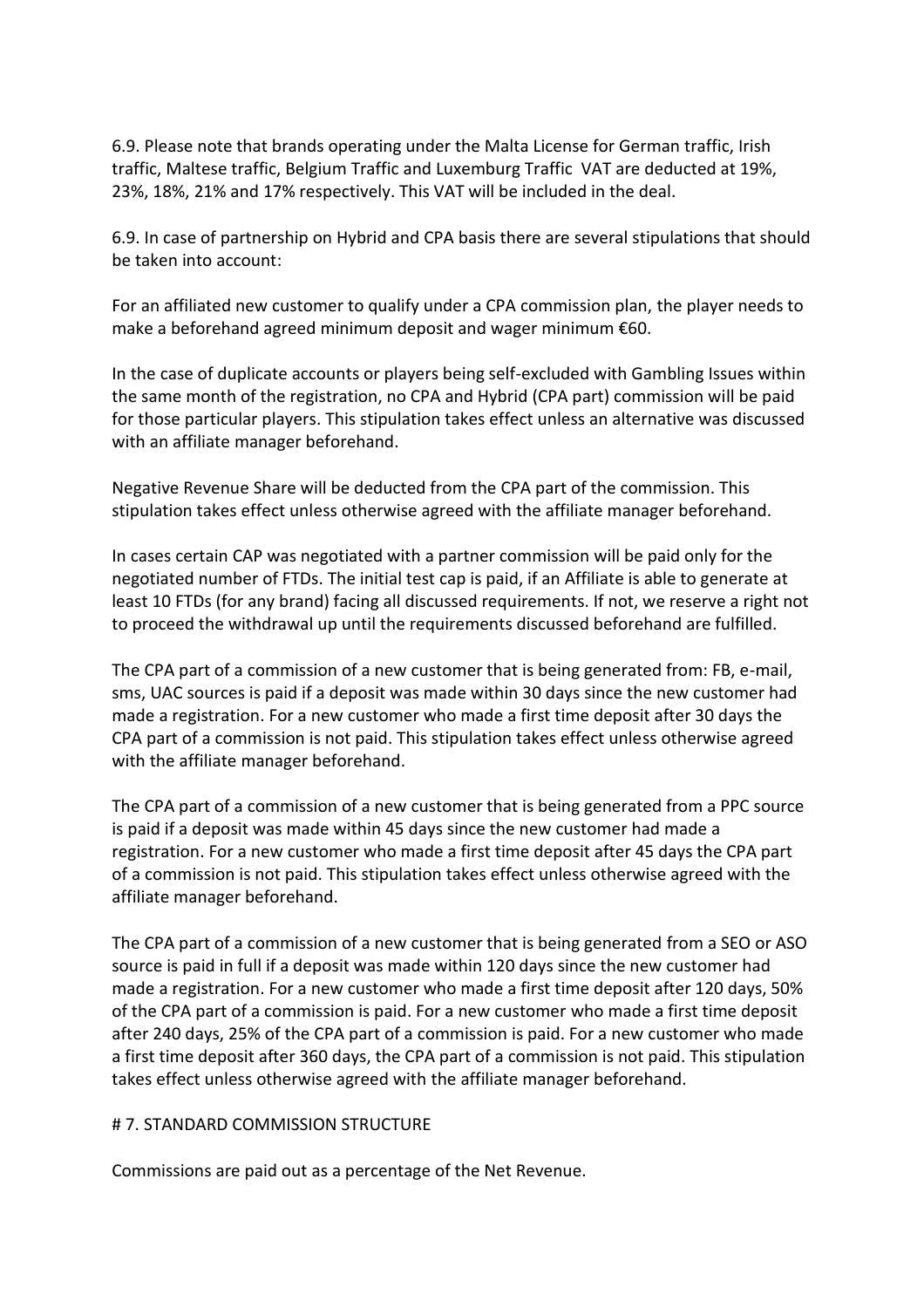NGR=[(Bets-Wins) \* Admin Fee%] - (Issued Bonuses - Canceled Bonuses) - (Positive Corrections-Negative Corrections) - Casino Taxes

The Net Revenue share percentage is determined by the amount of new depositing customers referred by the Affiliate within the month the commission is paid for.

Number of new depositing customers – Affiliate share

- $\bullet$  0-5-25%
- 6-10 -30%
- 11-20 -35%
- 21-40 -40%
- $41 + -45%$

The amount of commission earned when reaching a tier will apply to all customers, also those referred to reach that tier.

7.1 If a qualified player wins money and the revenue share in a particular month becomes negative, a negative balance will not be carried forward to the following month or to successive months, and there shall be no deductions to the revenue share of successive months (exception: individual players who win more than EUR 5,000 in a single month are quarantined the following month and excluded from commission calculations until they become "positive" players again).

# # 8. CONFIDENTIAL INFORMATION

During the term of the Affiliate Agreement, you may from time to time be entrusted with confidential information relating to our business, operations, or underlying technology and/or the Affiliate Program (including, for example, the Commissions earned by you under the Affiliate Program).

You agree to avoid disclosure or unauthorized use of any such confidential information to third persons or outside parties unless you have our prior written consent. You also agree that you will use the confidential information only for the purposes of the Affiliate Agreement. Your obligations in regard to this clause survive the termination of this Agreement.

In addition, you must not issue any press release or similar communication to the public with respect to your participation in the Affiliate Program without the prior written consent of the Company (with approval of the exact content to also be approved by Company).

### # 9. TERM AND TERMINATION

# 9.1. Term

The term of the Affiliate Agreement will begin when you are approved as an Affiliate and will be continuous unless and until either Party notifies the other in writing that it wishes to terminate the Agreement. In this case the Agreement will be terminated 30 days after such notice is given. For purposes of notification of termination, delivery via e-mail is considered a written and immediate form of notification.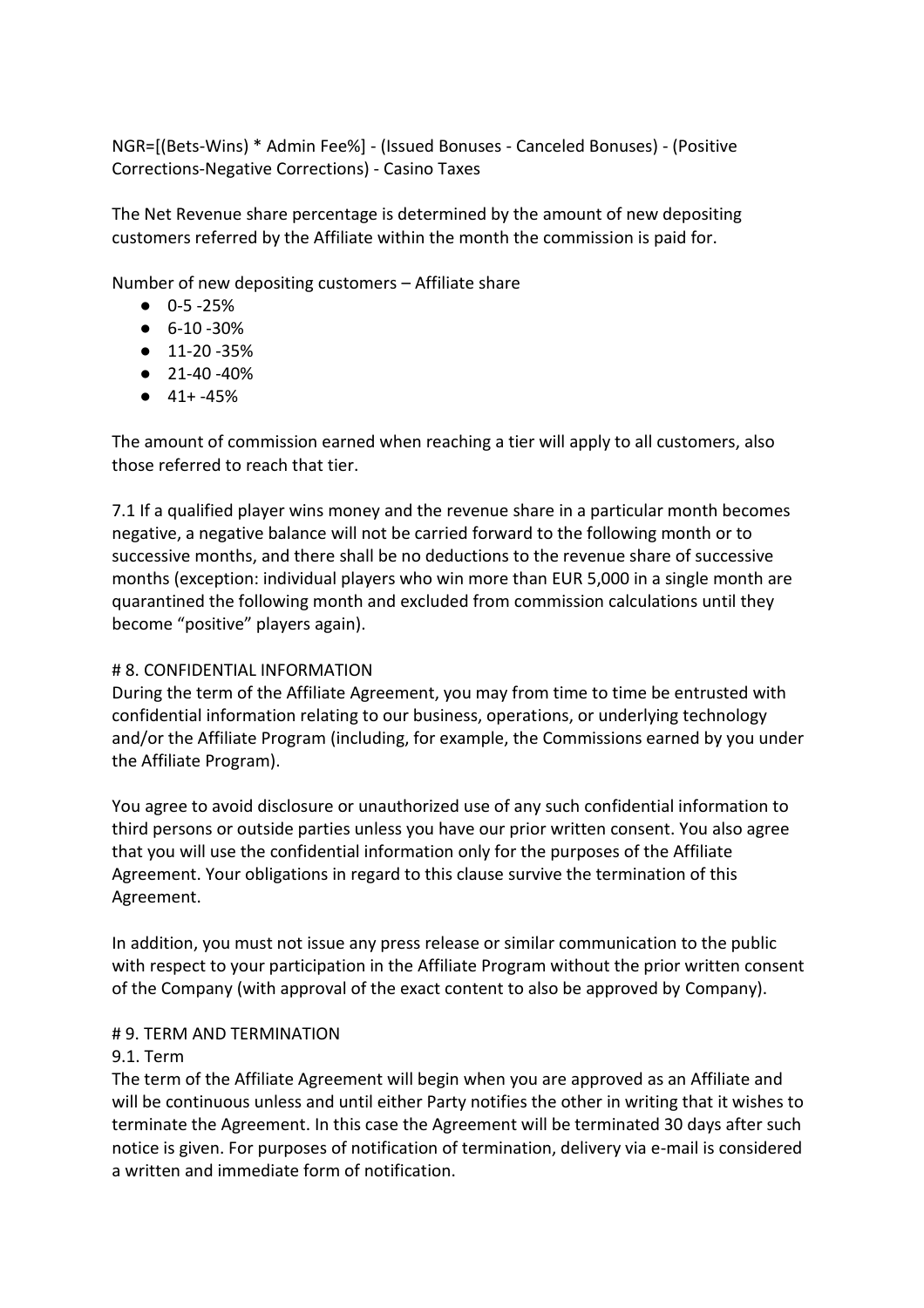For the avoidance of doubt, Company may also terminate (in accordance with Clause 5 above) upon immediate notice at any time for the Affiliates failure to meet their obligations under the Agreement or otherwise for the Affiliate's negligence.

### 9.2. Affiliate actions upon termination

Upon termination you must immediately remove all of Company banners or creatives from the Affiliate Website and disable all Affiliate Links from the Affiliate Website to all Company Websites.

All rights and licenses given to you in the Affiliate Agreement shall immediately terminate.

You will return to Company any confidential information and all copies of it in your possession and control and will cease all uses of all Company Intellectual Property Rights.

### 9.3. Commission

Upon termination of the Affiliate Agreement for any reason, all Commission relating to any New Customers directed to Company during the term shall not be payable to the Affiliate as from the date of termination.

9.4. The Company aims to work with the best and most active Affiliates and because of this the Company may, at its sole discretion, opt to implement a minimum volume requirement to the Affiliate account. Such minimum volume requirement, if implemented by the Company, shall operate as follows: the Affiliate shall be obliged to send a minimum of five (5) referred New Registered Customers in any given month. In the first month where the Affiliate fails to send five (5) referred New Registered Customers ("the Minimum Volume Amount"), the Commission(s) shall be reduced by fifty percent (50%). If the Affiliate then fails in the following month to send the Minimum Volume Amount, their Commission(s) shall be set to zero percent (0%) until the Minimum Volume Amount is met. For the avoidance of all doubt, for any period where the Company applies the Minimum Volume Amount to any Affiliate account, the payments shall be made for those periods in accordance with this clause and such payment shall be in full and final settlement for the relevant periods. No further notice is required by the Company to invoke this provision.

### # 10. MISCELLANEOUS

### 10.1. Disclaimer

We make no express or implied warranties or representations with respect to the Affiliate Program, about Company or the Commission payment arrangements (including, without limitation, functionality, warranties of fitness, merchantability, legality or noninfringement). In addition, we make no representation that the operation of our sites will be uninterrupted or error-free and will not be liable for the consequences if there are any. In the event of a discrepancy between the reports offered in the Affiliate Account system and the Company database, the database shall be deemed accurate.

# 10.2. Indemnity and Limitation of Liability

You shall indemnify and hold Company, our directors, employees and representatives harmless from and against any and all liabilities, losses, damages and costs, including legal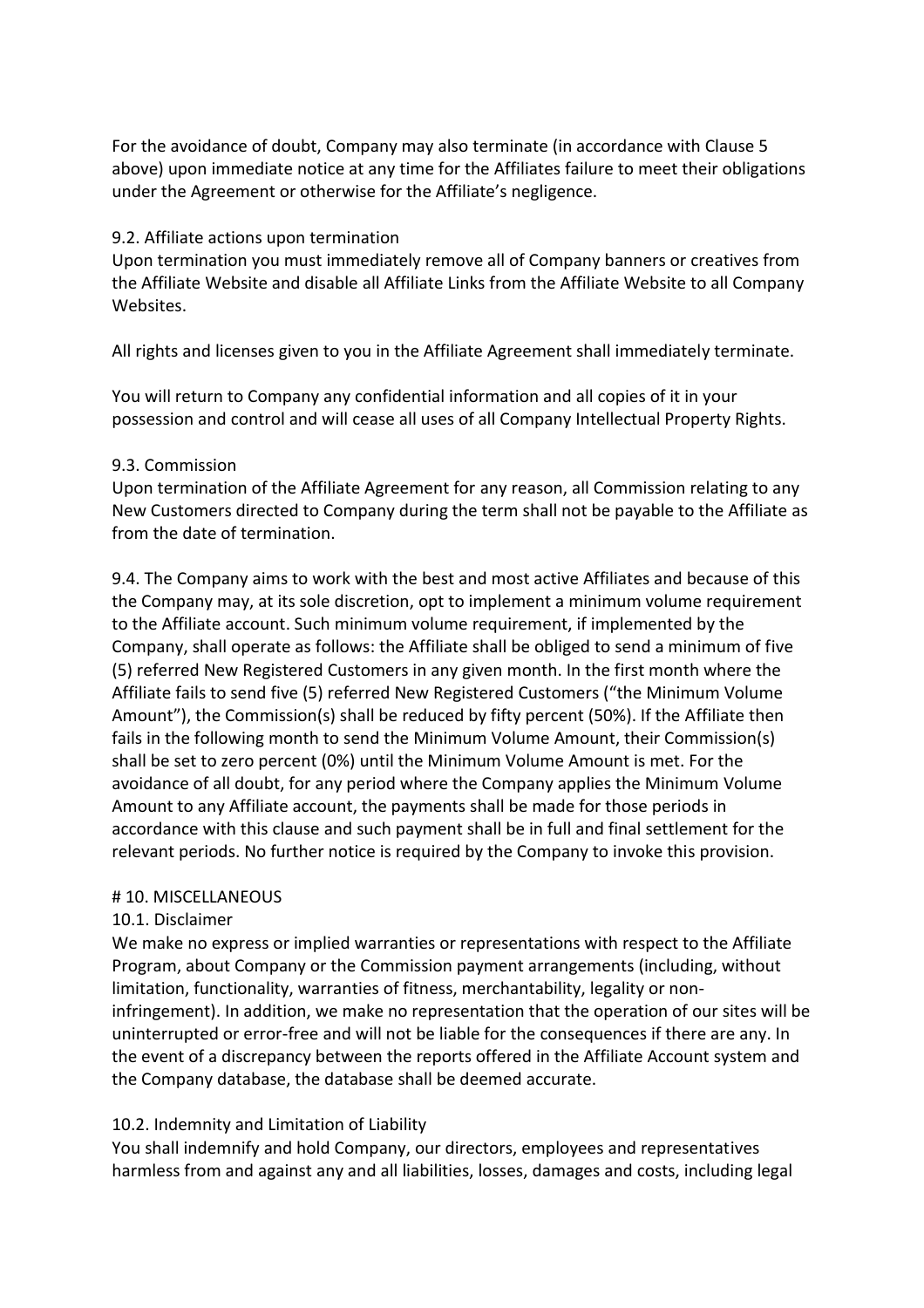fees, resulting from or in any way connected with (a) any breach by you of any provision of the Affiliate Agreement, (b) the performance of your duties and obligations under the Affiliate Agreement, (c) your negligence or (d) any injury caused directly or indirectly by your negligent or intentional acts or omissions, or the unauthorized use of our creatives and links or this Affiliate Program.

The Company shall not be held liable for any direct or indirect, special, or consequential damages (or any loss of revenue, profits, or data), any loss of goodwill or reputation arising in connection with the Affiliate Agreement or the Affiliate Program, even if we have been advised of the possibility of such damages.

### 10.3. Non-Waiver

Our failure to enforce your strict performance of any provision of the Affiliate Agreement will not constitute a waiver of our right to subsequently enforce such provision or any other provision of the Affiliate Agreement.

### 10.4. Relationship of Parties

The Company and the Affiliate are independent contractors and nothing in the Affiliate Agreement will create any partnership, joint venture, agency, franchise, sales representative, or employment relationship between us. You will have no authority to make or accept any offers or representations on our behalf. You will not make any statement, whether on your site or otherwise, that would contradict anything in this Affiliate Agreement.

# 10.5. Force Majeure

Neither party shall be liable to the other for any delay or failure to perform its obligations under the Affiliate Agreement if such delay or failure arises from a cause beyond its reasonable control, including but not limited to labor disputes, strikes, industrial disturbances, acts of God, acts of terrorism, floods, lightning, utility or communications failures, earthquakes or other casualty. If such event occurs, the non-performing Party is excused from whatever performance is prevented by the event to the extent prevented provided that if the force majeure event subsists for a period exceeding thirty (30) calendar days then either Party may terminate the Affiliate Agreement with immediate effect by providing a written notice.

### 10.6. Assignability

You may not assign the Affiliate Agreement, by operation of law or otherwise, without our prior written consent.

# 10.7. Severability

If any provision of the Affiliate Agreement is held to be invalid, illegal or unenforceable in any respect, such provision will be ineffective only to the extent of such invalidity, or unenforceability, without invalidating the remainder of the Affiliate Agreement or any provision hereof.

### 10.8. English language